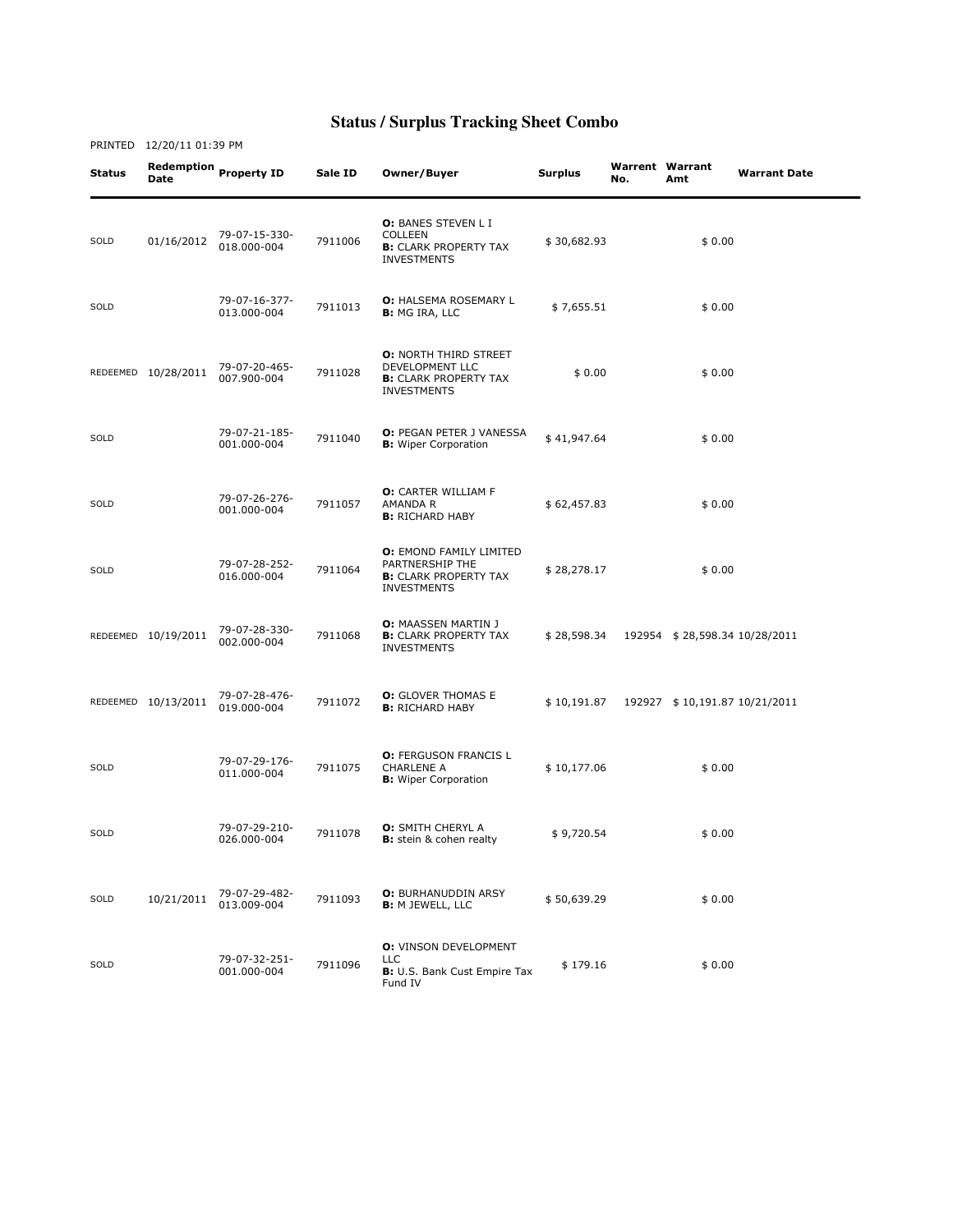## **Status / Surplus Tracking Sheet Combo**

PRINTED 12/20/11 01:39 PM

| Status | <b>Date</b>         | Redemption Property ID       | Sale ID | Owner/Buyer                                                                      | <b>Surplus</b> | <b>Warrent Warrant</b><br>No. | Amt                           | <b>Warrant Date</b> |
|--------|---------------------|------------------------------|---------|----------------------------------------------------------------------------------|----------------|-------------------------------|-------------------------------|---------------------|
| SOLD   | 11/21/2011          | 79-07-32-251-<br>002.000-004 | 7911097 | <b>O:</b> VINSON DEVELOPMENT<br><b>LLC</b><br><b>B:</b> RICHARD HABY             | \$0.00         |                               | \$0.00                        |                     |
| SOLD   |                     | 79-07-32-253-<br>003.000-004 | 7911098 | <b>O: DAYTON DEVELOPMENT</b><br><b>LLC</b><br><b>B:</b> RICHARD HABY             | \$83,436.19    |                               | \$0.00                        |                     |
| SOLD   | 11/17/2011          | 79-07-09-300-<br>009.000-005 | 7911107 | <b>O: NELSON DONALD E</b><br>MELVIN R<br>B: U.S. Bank Cust Empire Tax<br>Fund IV | \$11,820.77    |                               | \$0.00                        |                     |
| SOLD   |                     | 79-16-10-227-<br>003.000-007 | 7911115 | <b>O:</b> DAWKINS RANDALL D &<br><b>REBECCA S</b><br><b>B:</b> FRTL-US2011, LLLP | \$11,717.71    |                               | \$0.00                        |                     |
| SOLD   |                     | 79-08-28-100-<br>011.000-009 | 7911120 | <b>O: HUFFER PAULA A &amp; GREER</b><br>SARAH J<br><b>B:</b> CHARLES F. VAUGHAN  | \$11,984.87    |                               | \$0.00                        |                     |
|        | REDEEMED 10/25/2011 | 79-05-10-200-<br>011.000-014 | 7911131 | <b>O: ABBOTT STEPHEN F</b><br><b>B:</b> M JEWELL, LLC                            | \$93,771.71    |                               | 192960 \$93,771.71 10/28/2011 |                     |
| SOLD   |                     | 79-05-26-102-<br>001.000-014 | 7911133 | <b>O:</b> TAVANA PETER J &<br><b>KATHRYN E</b><br><b>B:</b> Tammy Ann Stanisz    | \$11,930.29    |                               | \$0.00                        |                     |
| SOLD   |                     | 79-06-29-200-<br>001.000-014 | 7911135 | <b>O:</b> BOES HOWARD P<br><b>B: M JEWELL, LLC</b>                               | \$146,113.74   |                               | \$0.00                        |                     |
| SOLD   |                     | 79-03-17-477-<br>001.000-017 | 7911144 | <b>O:</b> TENDAM ERIC W<br><b>B:</b> Wiper Corporation                           | \$10,239.35    |                               | \$0.00                        |                     |
| SOLD   |                     | 79-06-10-428-<br>001.000-022 | 7911165 | <b>O:</b> FREEMAN JAMES<br><b>B:</b> M JEWELL, LLC                               | \$85,197.48    |                               | \$0.00                        |                     |
| SOLD   |                     | 79-06-27-300-<br>001.000-022 | 7911167 | <b>O:</b> TEWKSBURY DOROTHEA L<br><b>B: M JEWELL, LLC</b>                        | \$64,033.26    |                               | \$0.00                        |                     |
| SOLD   |                     | 79-06-28-276-<br>001.000-022 | 7911169 | <b>O:</b> TEWKSBURY DOROTHEA L<br><b>B: M JEWELL, LLC</b>                        | \$63,584.25    |                               | \$0.00                        |                     |